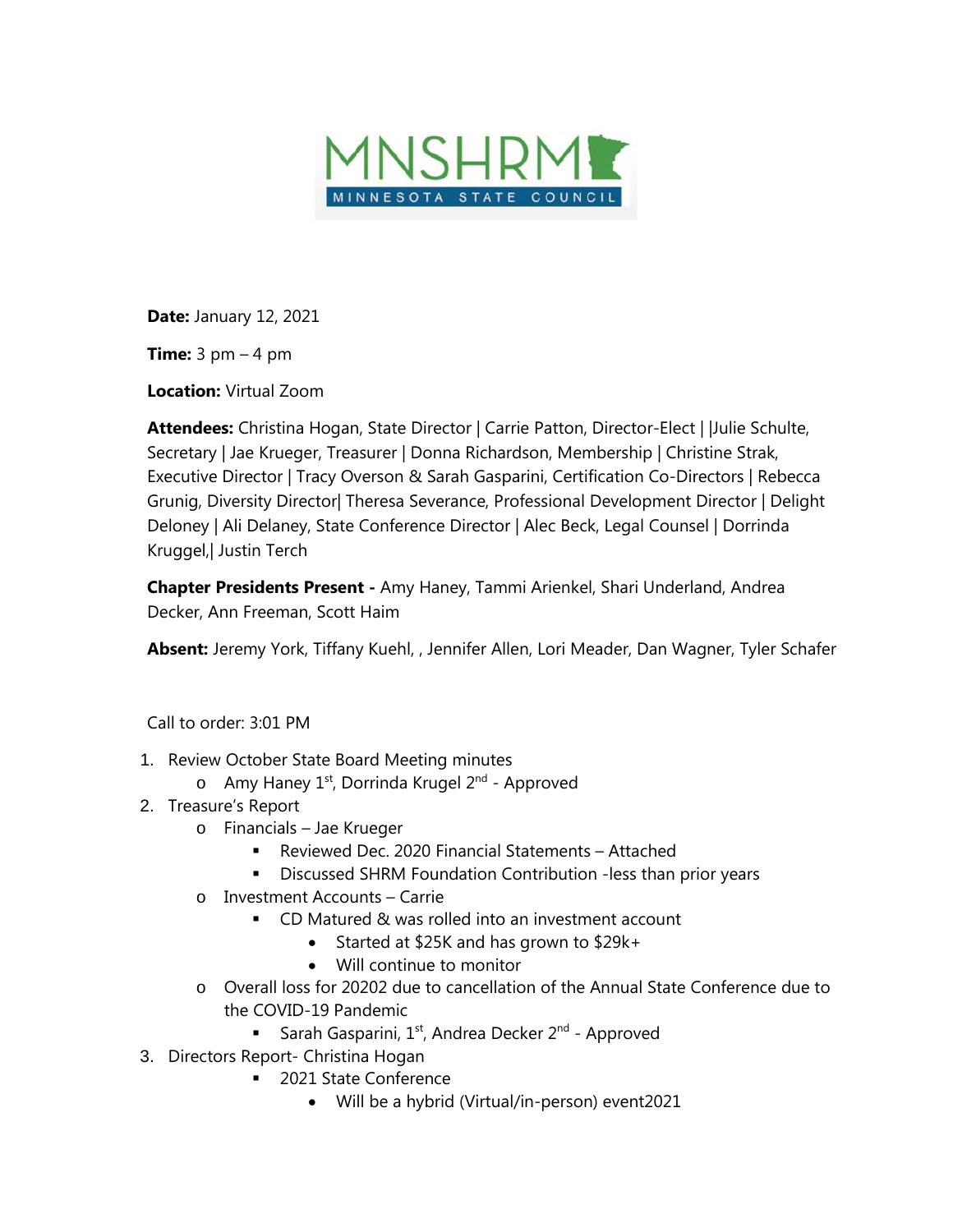- Seeking Conference Co-Chairs (Virtual/Hybrid)
- 2021 Board of Directors
	- Request that any "new" members provide contact information to Christine Strak ASAP
	- Review of the importance for Chapter leaders to attend the monthly chapter leader calls
- Regional Business Meeting will be in February
- Leadership Conference
	- Will be held virtually on March  $7<sup>th</sup>$  &  $8<sup>th</sup>$
	- Need to review contract with Marriott to determine options
	- General discussion on what chapter leaders' preferences is regarding possibility of in-person vs. virtual
- **Strategic Planning we are still working on this**
- Succession Planning Carrie noted the need to start the discussion and search for the next director elect
- 4. SHRM Report Delight Deloney
	- o Waiting on membership #'s
	- o Reviewed upcoming Regional Business Conference in Feb.
		- Director |Director Elect |College Relations| Membership| MAC Rep| Y-PAC
	- o Tune-in Tuesdays -available
- 5. CLA Updates
	- o Membership Donna Richardson
		- Working on getting goals from all chapters, which will help her create a new plan
		- **Approximately 120 less members in 2020**
	- o Certification –Tracy Overson & Sarah Gasparini
		- o Specialty Credentials approved for 2 individuals interested
			- **Both people attended the fall courses offered**
	- o Legislative Justin Terch
		- o He's willing to do a virtual "legislative" day event and is in contact with someone from TCSHRM
		- o Will seek approval for 2022
		- o He emailed all chapter level legislative directors
	- o SHRM Foundation Dorrinda Kruggel
		- o Noted she sent year-end reminders out
	- o State Conference Director Ali Delaney
		- o Noted we are in the early planning stages
	- o No updates for the following CLA's
		- o College Relations
		- o Workforce Readiness
		- o Diversity
		- o Communications/Technology Director
		- o Legal Council
		- o Scholarships/Awards